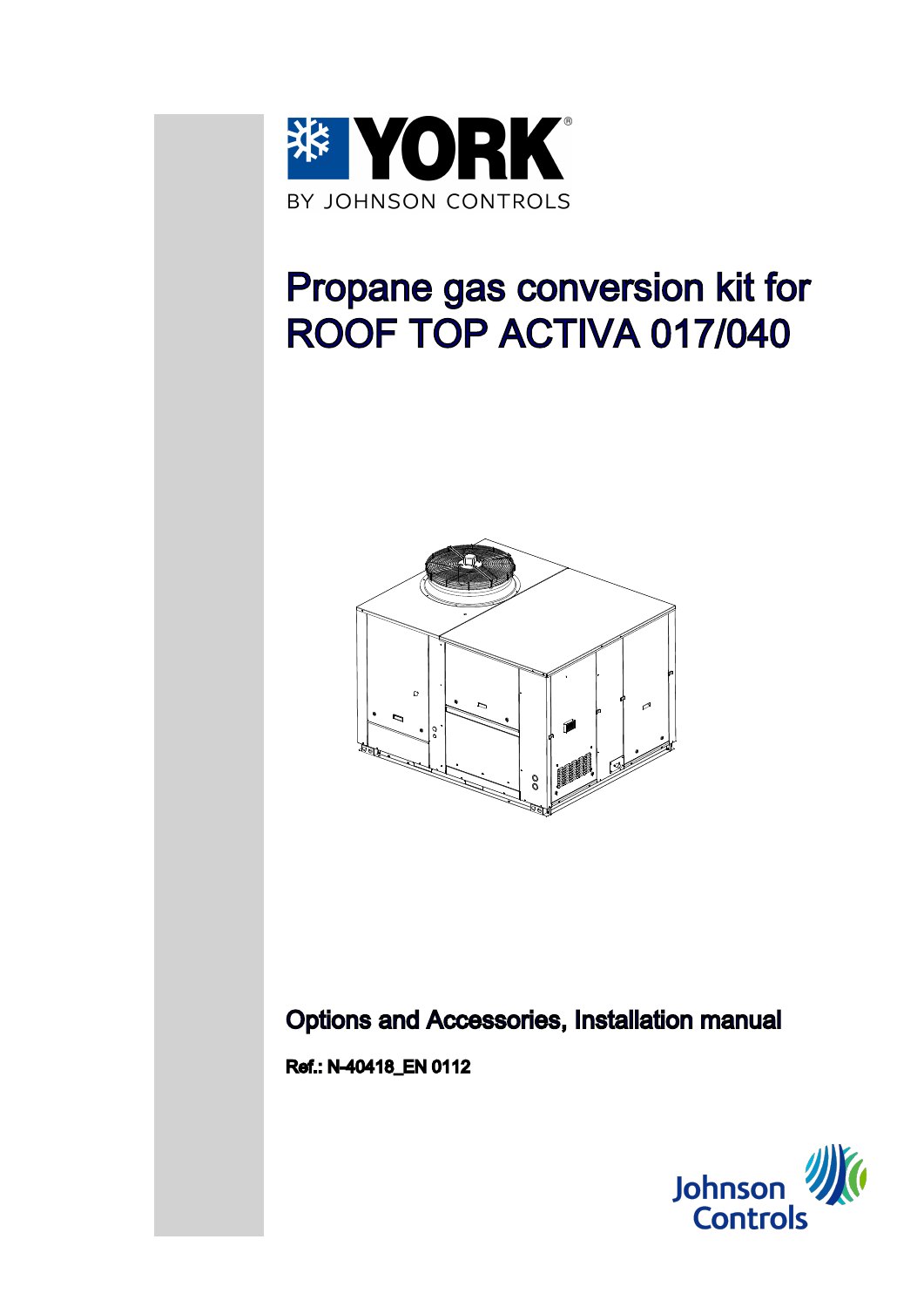| $1 \quad$ |  |
|-----------|--|
| 1.1       |  |
| 1.2       |  |
| 1.3       |  |
| 1.4       |  |
| 1.5       |  |
| 1.6       |  |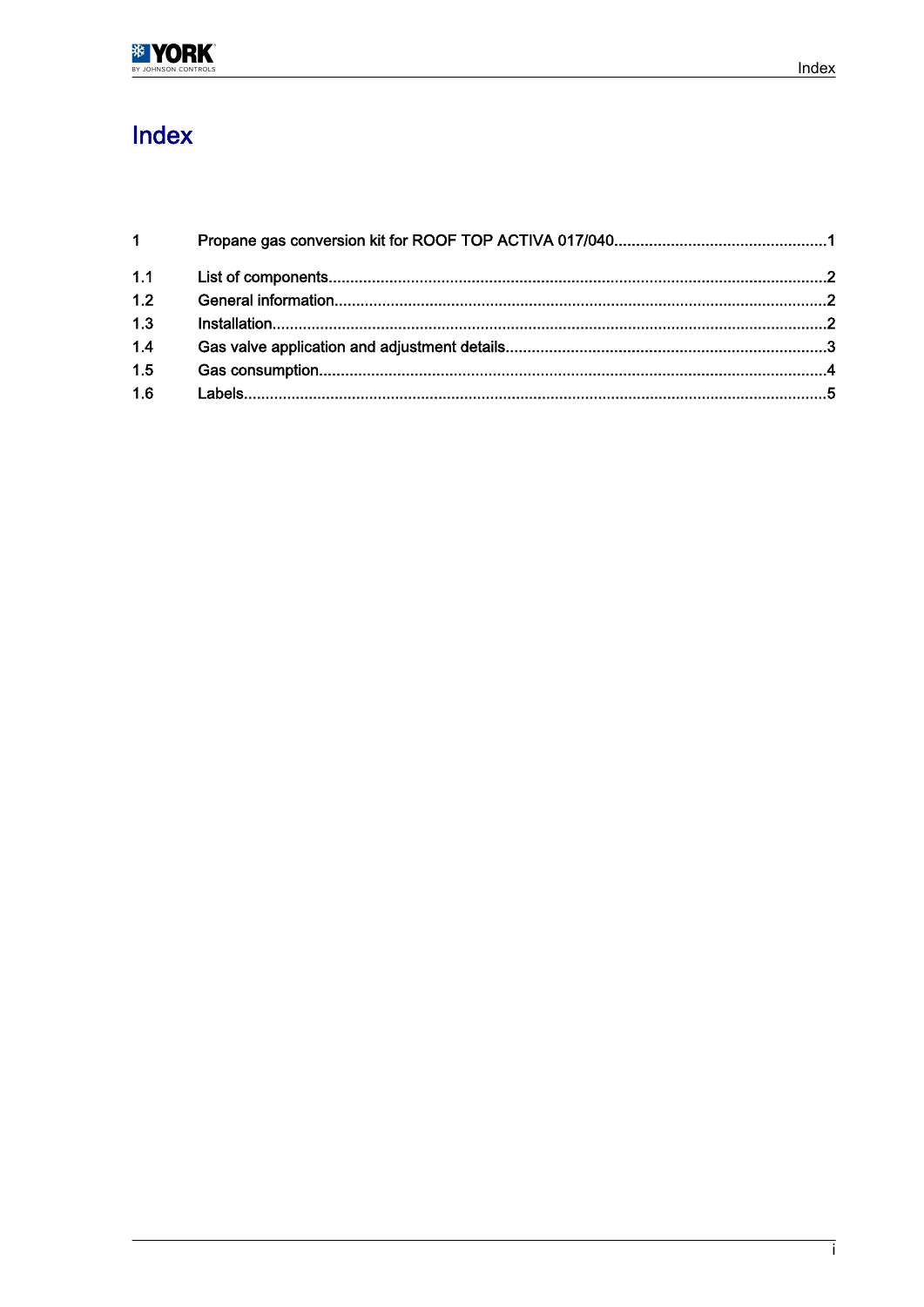1

# <span id="page-2-0"></span>Propane gas conversion kit for ROOF TOP ACTIVA 017/040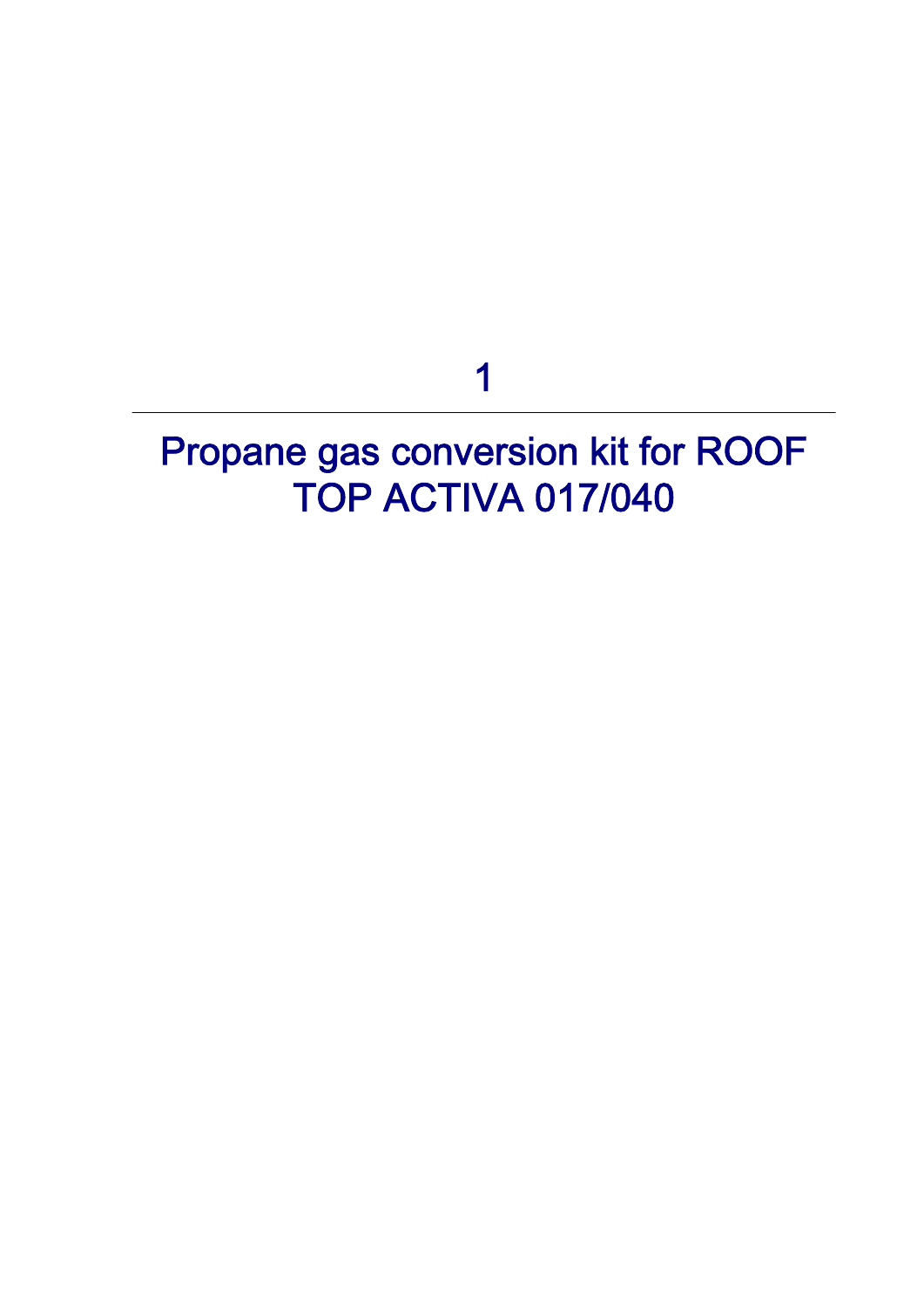

<span id="page-3-0"></span>1.1 List of components

### 1.1 List of components

| Item                                               | <b>Description</b>        | Qty. |  |  |  |
|----------------------------------------------------|---------------------------|------|--|--|--|
|                                                    | $Ø1,5$ mm burner injector |      |  |  |  |
|                                                    | Conversion label          |      |  |  |  |
|                                                    | Thread sealant            |      |  |  |  |
| 4.                                                 | Installation instructions |      |  |  |  |
| Propane gas conversion kit ROOF TOP ACTIVA 017-040 |                           |      |  |  |  |

This accessory consists of the components indicated in the table.

## 1.2 General information



- • The gas valves on these units are only suitable for gas operating. Do not try to make them work with liquid hydrocarbons.
- • These installation instructions only cover the conversion of the unit to work with propane gas. For any other issue related to the installation, please use the installation manual of the unit.

The ROOF TOP ACTIVA ARG-ARD units are factory-supplied to operate with natural gas 2ND-H/E, G20. They can be transformed to run with propane gas 3P, G31, 37 or 50 mbar using this conversion kit that is installed on site.

### $\tilde{\bm{l}}$ **NOTE**

LPG propane gas tank and component manufacturers, as well as their suppliers, can provide complete information about the sizing of the tank in regards to evaporation, pipes, and recommended regulator adjustments.

## 1.3 Installation

### Burner conversion (before electricity and gas connection)

- 1. Remove the access panel to the gas section -1-.
- 2. Loosen the bolts of the securing flange -B- of the valve -A- to the gas manifold, but do not remove them.
- 3. Separate the fitting flange valve and place it to one side, making sure not to pull the cables and not to remove the valve body O-ring.
- 4. Loosen the four bolts -T2- that secure the gas manifold -D- to the burner frame.
- 5. Remove the manifold assembly from the unit.
	- A Gas valve C Silicone tube
	- B Valve flange D Manifold assembly D T2

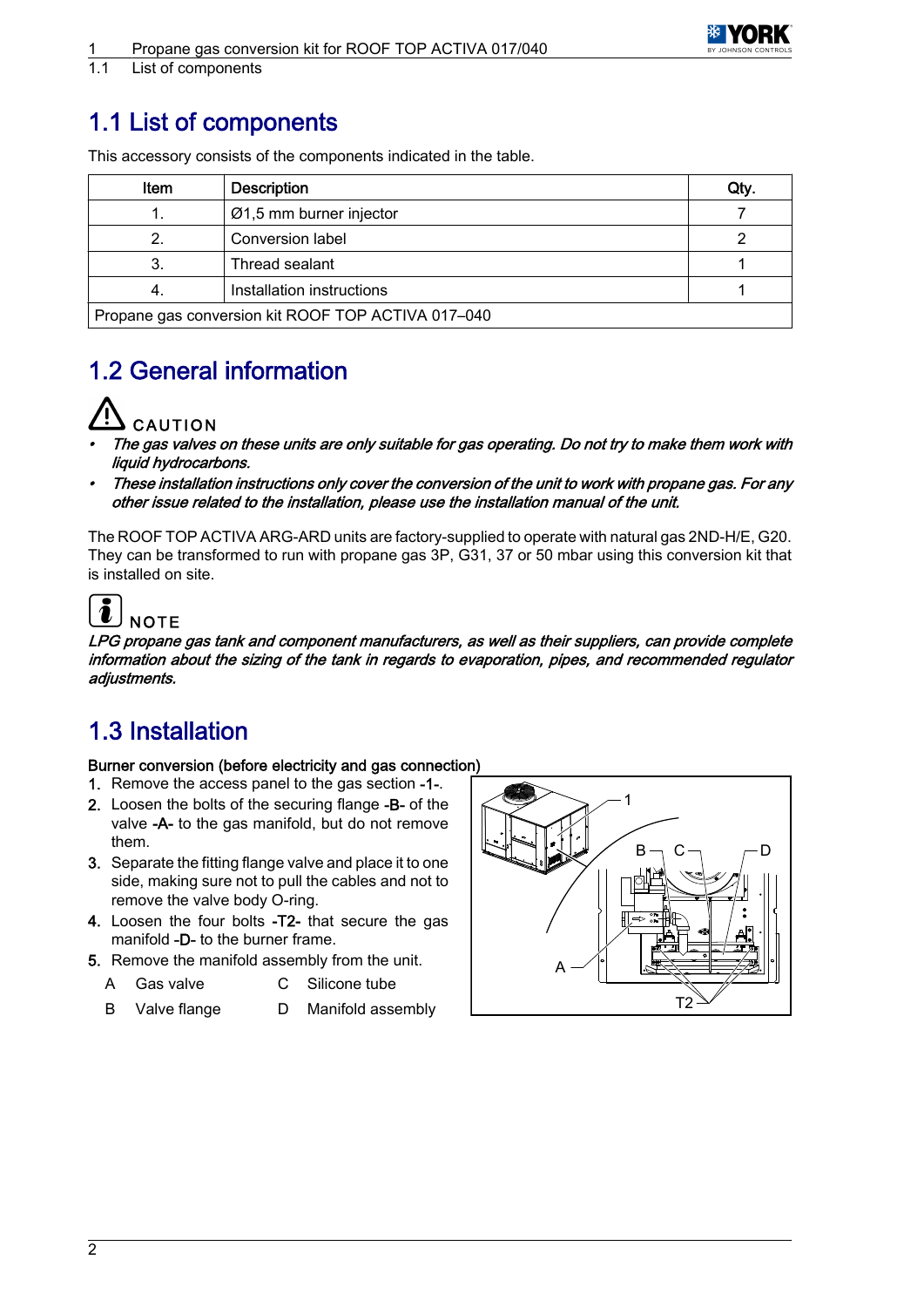<span id="page-4-0"></span>

6. Remove and dispose of the original injectors -1-.



- •Four injectors in units 017/022.
- •Seven injectors in units 032/040.

### TENTION Do not apply excessive sealant. The injector hole can become blocked.

7. Clean the threads and fit the Ø1,5 mm injectors supplied with the kit. Before fitting, apply Loctite-542 type sealant to the male threads.





- 8. Re-fit the manifold assembly and the gas valve, following in reverse order points  $2$  to 5.
- 9. Check that the silicone tube -C- (see figure in section *[Installation](#page-3-0), see on page 2*) is placed above the manifold.

### Start-up and adjustments

- 1. Connect the electricity and gas supply of the unit. Carry out the start-up and leak detection, according to the installation manual of the unit.
- 2. Adjust the value of the pressure switch -P- (see corresponding figure) and gas pressures according to the table and the procedure indicated in section Gas valve application and adjustment details, see on page 3.

### 1.4 Gas valve application and adjustment details

| <b>ARG/ARD</b><br>model | Heat<br>capacity<br><b>IKWI</b> |            | Gas<br>pressure switch<br>adjustment<br><b>Gas family</b> | Gas valve regulation [mbar] |                |          | <b>Burner injector</b> |      |
|-------------------------|---------------------------------|------------|-----------------------------------------------------------|-----------------------------|----------------|----------|------------------------|------|
|                         | Total<br>(LHV)                  | <b>Net</b> |                                                           | [mbar]                      | Main regulator | 2 stages | stage                  | [mm] |
| 017/022                 | 27                              | 24,8       | 3P<br>(G31)                                               | 26                          | 24,5           | 23.2     | 13                     | 1,5  |
| 032/040                 | 46,8                            | 42,8       |                                                           |                             |                |          |                        |      |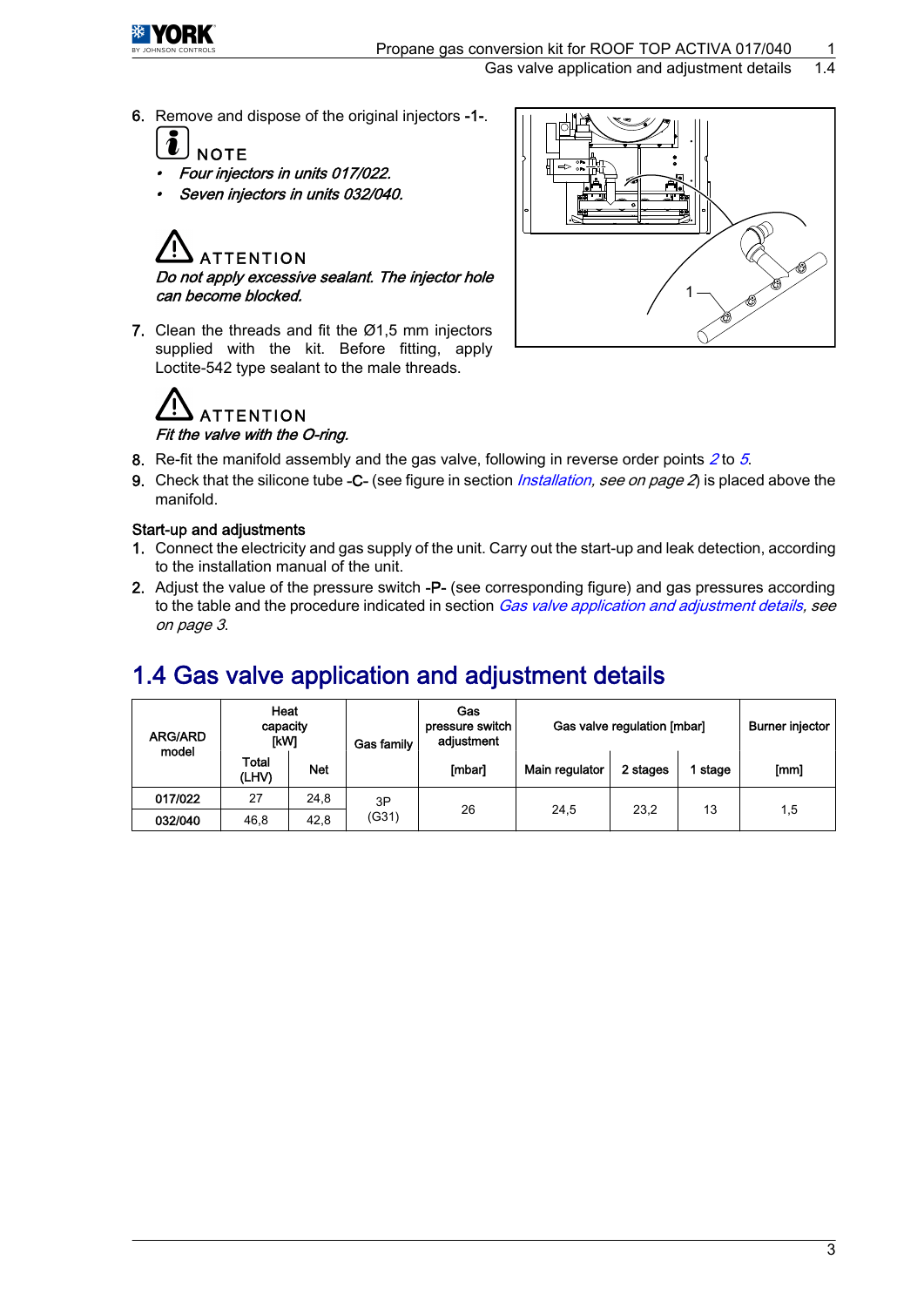# <span id="page-5-0"></span>1 Propane gas conversion kit for ROOF TOP ACTIVA 017/040<br>1.5 Gas consumption

#### Gas consumption

- 1. With both stages of heat operating:
	- Adjust the main regulator (pressure reading Pa-).
	- Adjust the 2nd stage regulator -V2- (pressure reading -Pc-).
- 2. With only heat stage no. 1 operating:
	- Adjust the 1st stage regulator -V1- (pressure reading -Pc-).
- 3. Once adjusted, tighten the securing bolt -T- of the regulating wheels.
- 4. Put the unit into operation with both stages of heat for a minimum of 15 minutes, and check the CO and  $CO<sub>2</sub>$  content.
	- A. Main regulator adjustment
	- P. Pressure switch



YORK

### 1.5 Gas consumption

| ARG/ARD model | <b>Heat stages</b> | Consumption $\text{[m}^3/\text{h}\text{]}$<br>(G31 to 37 mbar and $15 °C$ ) |
|---------------|--------------------|-----------------------------------------------------------------------------|
|               | 2 stages (100%)    | 1.1                                                                         |
| 017/022       | 1 stage (50%)      | 0.8                                                                         |
|               | 2 stages (100%)    | 1.9                                                                         |
| 032/040       | 1 stage (50%)      | 1.3                                                                         |